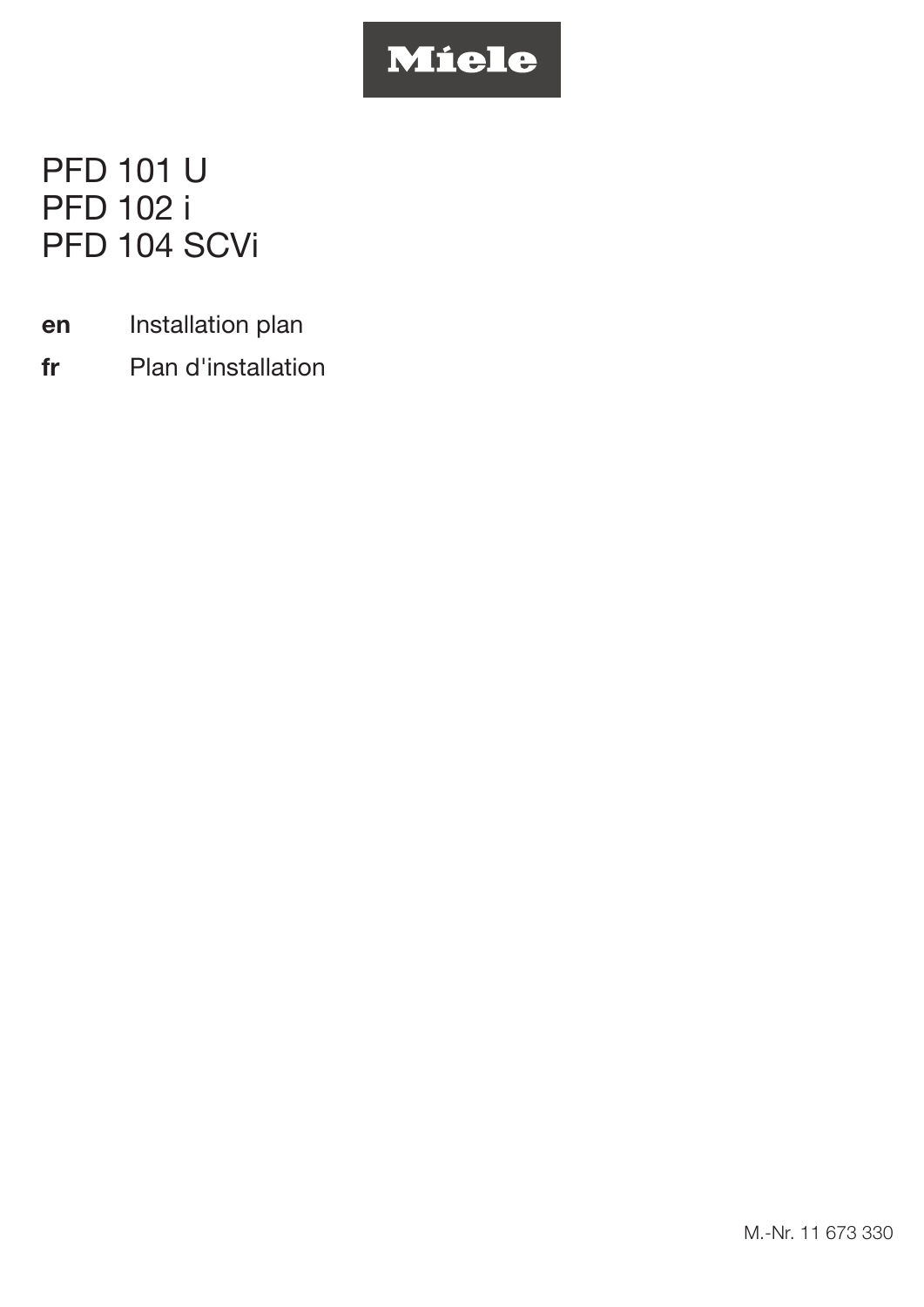| en |  |
|----|--|
|    |  |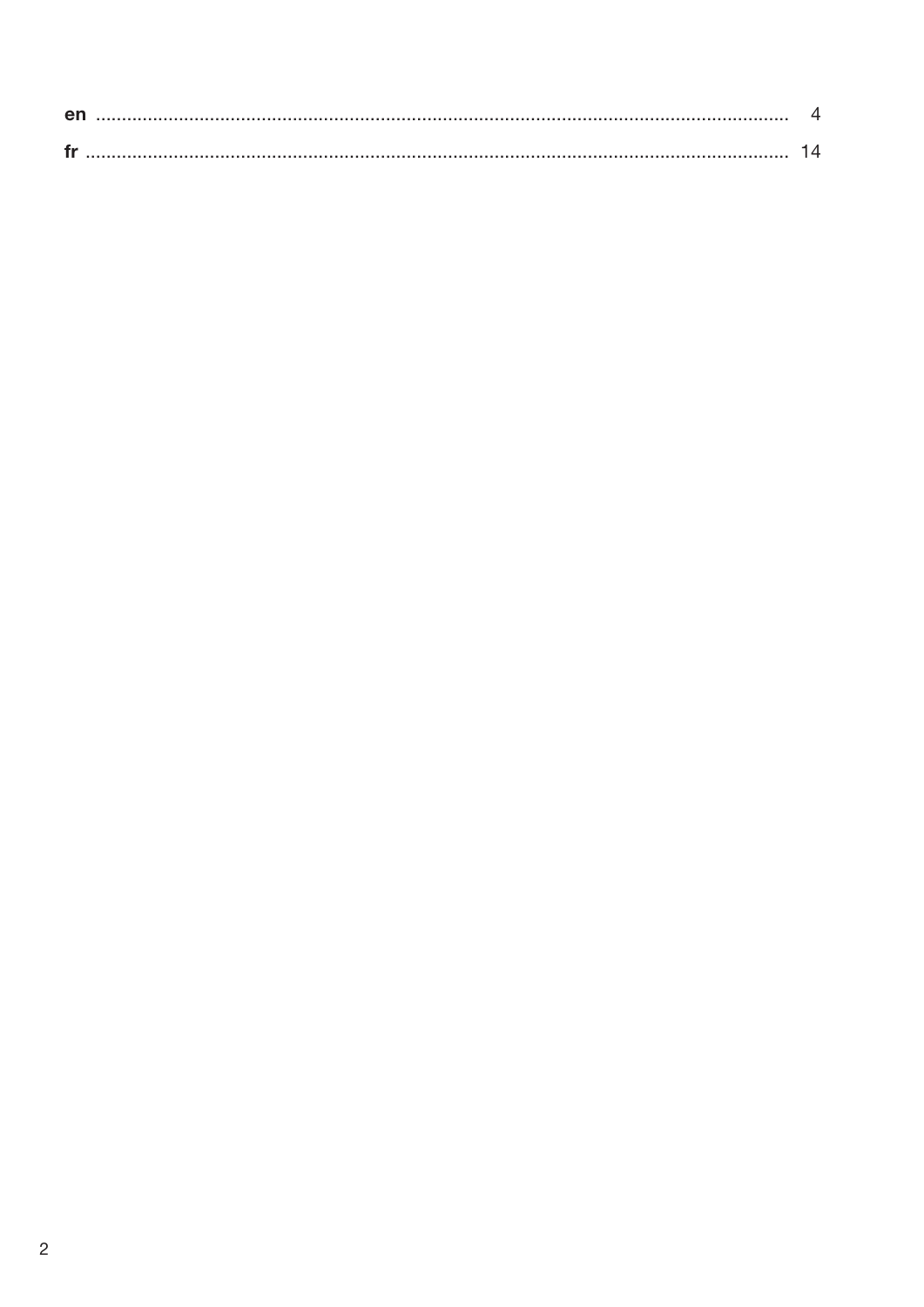<span id="page-2-0"></span>

| 4<br>4<br>4<br>5           |
|----------------------------|
| 6<br>6<br>8<br>8           |
| 9<br>9<br>9                |
| 10<br>10<br>10<br>11<br>11 |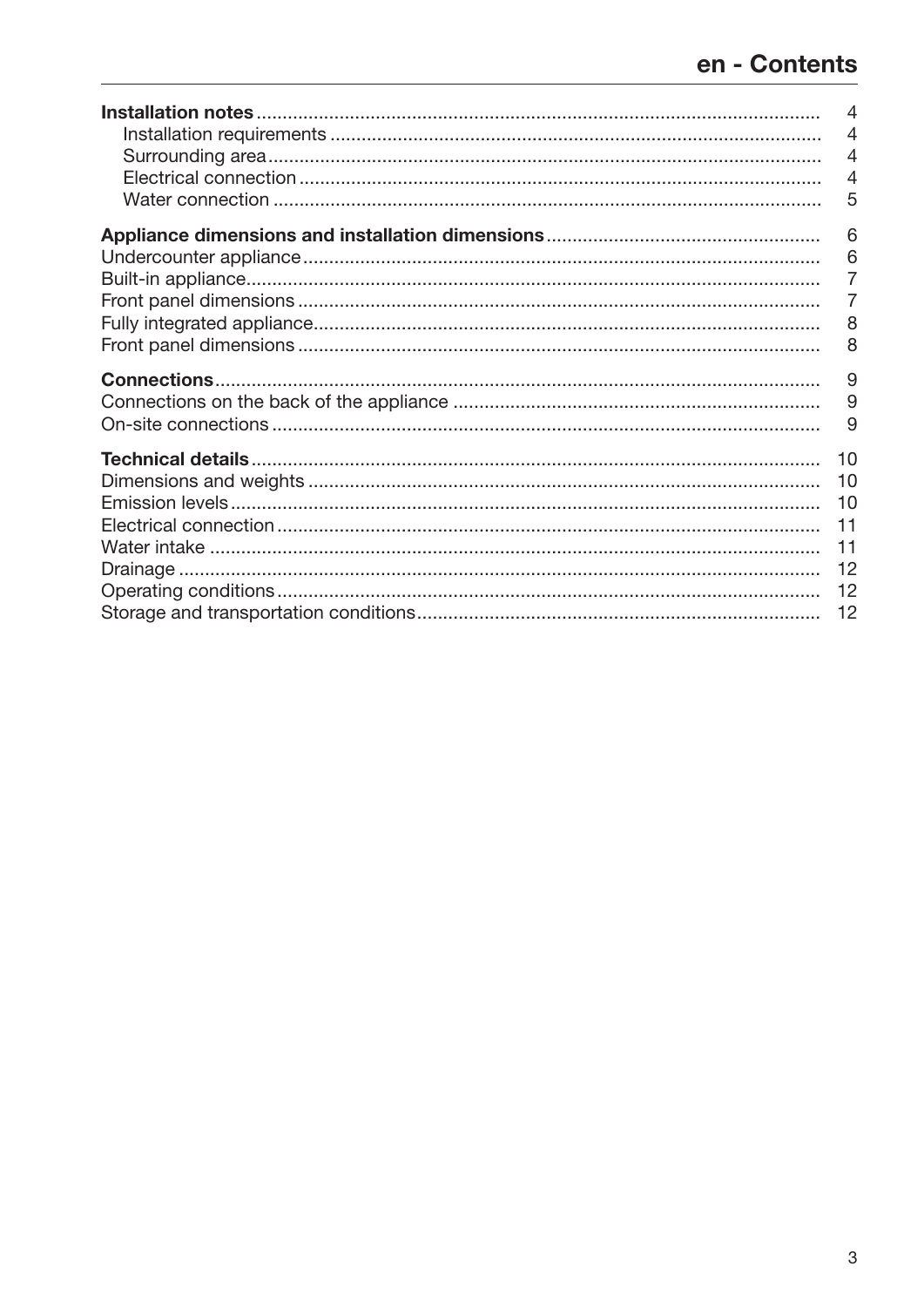#### <span id="page-3-2"></span><span id="page-3-1"></span><span id="page-3-0"></span>Installation notes

<span id="page-3-3"></span>

|                                                    | For safe installation and commissioning of the dishwasher please<br>read the installation plan, the service documentation, the installa-<br>tion diagram, and the operating instructions.                                         |  |  |  |
|----------------------------------------------------|-----------------------------------------------------------------------------------------------------------------------------------------------------------------------------------------------------------------------------------|--|--|--|
|                                                    | This installation plan includes the dimensions of the appliance, the<br>technical data, and the requirements to be met on site for the installa-<br>tion of the dishwasher.                                                       |  |  |  |
| <b>Installation re-</b><br>quirements              | Installation and commissioning work should be performed by a quali-<br>fied and trained service technician in accordance with local and na-<br>tional safety regulations.                                                         |  |  |  |
|                                                    | Installation must comply with all local codes and regulations.                                                                                                                                                                    |  |  |  |
| <b>Surrounding area</b>                            | Condensate can build up in the area surrounding the dishwasher. Any<br>cabinetry and fittings in the room must, therefore, be suitable for this<br>purpose.                                                                       |  |  |  |
| Vapor-barrier film<br>for built-in appli-<br>ances | The vapor-barrier film supplied with the dishwasher protects the<br>countertop from damage caused by steam when the door is opened.<br>Attach the vapor-barrier film above the door, underneath the counter-<br>top.              |  |  |  |
| <b>Electrical connec-</b><br>tion                  | All work on the electrical connection should be carried out by Miele<br>Service, an authorized Miele dealer or a qualified service technician.                                                                                    |  |  |  |
| Plug connection                                    | The dishwasher should be connected to the electricity supply via an<br>electrical socket outlet.                                                                                                                                  |  |  |  |
| Hard-wired                                         | If the dishwasher is hard-wired to the power supply, an appropriate<br>circuit breaker for the circuit in compliance with local code must be<br>used.                                                                             |  |  |  |
|                                                    | The electrical socket outlet and the power switch must be accessi-<br>ble after the appliance has been installed. This is to enable any ser-<br>vicing work.<br>The power cord must be protected from the risk of thermal damage. |  |  |  |
| Equipotential<br>bonding and<br>grounding          | This machine must be grounded in accordance with local code.                                                                                                                                                                      |  |  |  |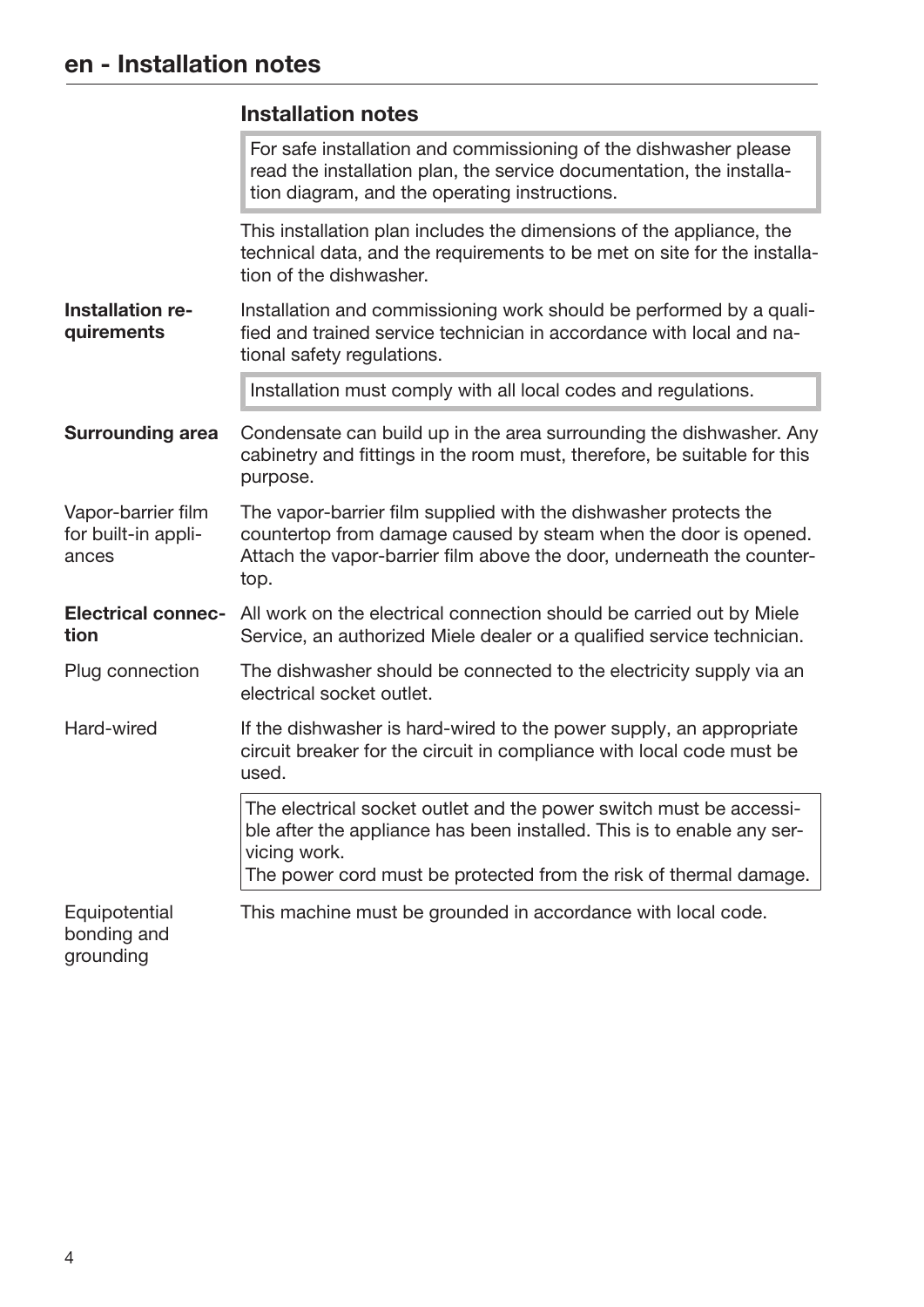<span id="page-4-0"></span>

| <b>Water connection</b> | The dishwasher must only be connected to fully vented pipework.<br>A brief increase in the water pressure can damage components of<br>the dishwasher.                                                                                                                                                                                                                                                                                                                                                                                                                                                                                              |
|-------------------------|----------------------------------------------------------------------------------------------------------------------------------------------------------------------------------------------------------------------------------------------------------------------------------------------------------------------------------------------------------------------------------------------------------------------------------------------------------------------------------------------------------------------------------------------------------------------------------------------------------------------------------------------------|
| Water intake            | The quality of the incoming water must comply with the requirements<br>for drinking water in the country in which the dishwasher is being op-<br>erated.                                                                                                                                                                                                                                                                                                                                                                                                                                                                                           |
|                         | The dishwasher must be connected to the water supply in strict ac-<br>cordance with current local and national water authority regulations. It<br>can be connected to cold or hot water supplies. Connecting the dish-<br>washer to a hot water supply will reduce program cycle times.<br>For short program cycle times, a water pressure of at least 29 psi<br>(200 kPa) is also required.                                                                                                                                                                                                                                                       |
|                         | If this type of shut-off valve is not available, only a qualified installer<br>may connect the dishwasher to the domestic water supply.                                                                                                                                                                                                                                                                                                                                                                                                                                                                                                            |
|                         | The shut-off valve should remain accessible once the dishwasher<br>has been installed so that the water supply can be shut off whenever<br>the appliance is not in use.                                                                                                                                                                                                                                                                                                                                                                                                                                                                            |
| Drainage                | The dishwasher drainage hose should be connected to a separate<br>on-site drain for the dishwasher only. If no separate drain is available,<br>we recommend connecting it to a dual-chamber siphon. When using<br>a drain loop additional backflow prevention is not required.<br>If the hose is to be directly connected to the drainage outlet on site,<br>use the hose clip supplied with the dishwasher.<br>The on-site connector for the drain hose can be used for various hose<br>diameters. If the connector extends more than 1" (30 mm) into the<br>drain hose, it must be shortened. Otherwise, the drain hose can be-<br>come clogged. |
|                         | Lay the drain hose so that it does not kink and is not being sub-<br>jected to pressure or tugged.                                                                                                                                                                                                                                                                                                                                                                                                                                                                                                                                                 |
|                         | If the on-site drain connection is situated lower than the guide path<br>for the lower basket rollers in the open door, a siphoning effect dur-<br>ing a program can cause the appliance to empty itself of water.<br>In this case, lay the drain hose with a bend in it so that its highest<br>point is at least level with the guide path for the lower basket rollers.                                                                                                                                                                                                                                                                          |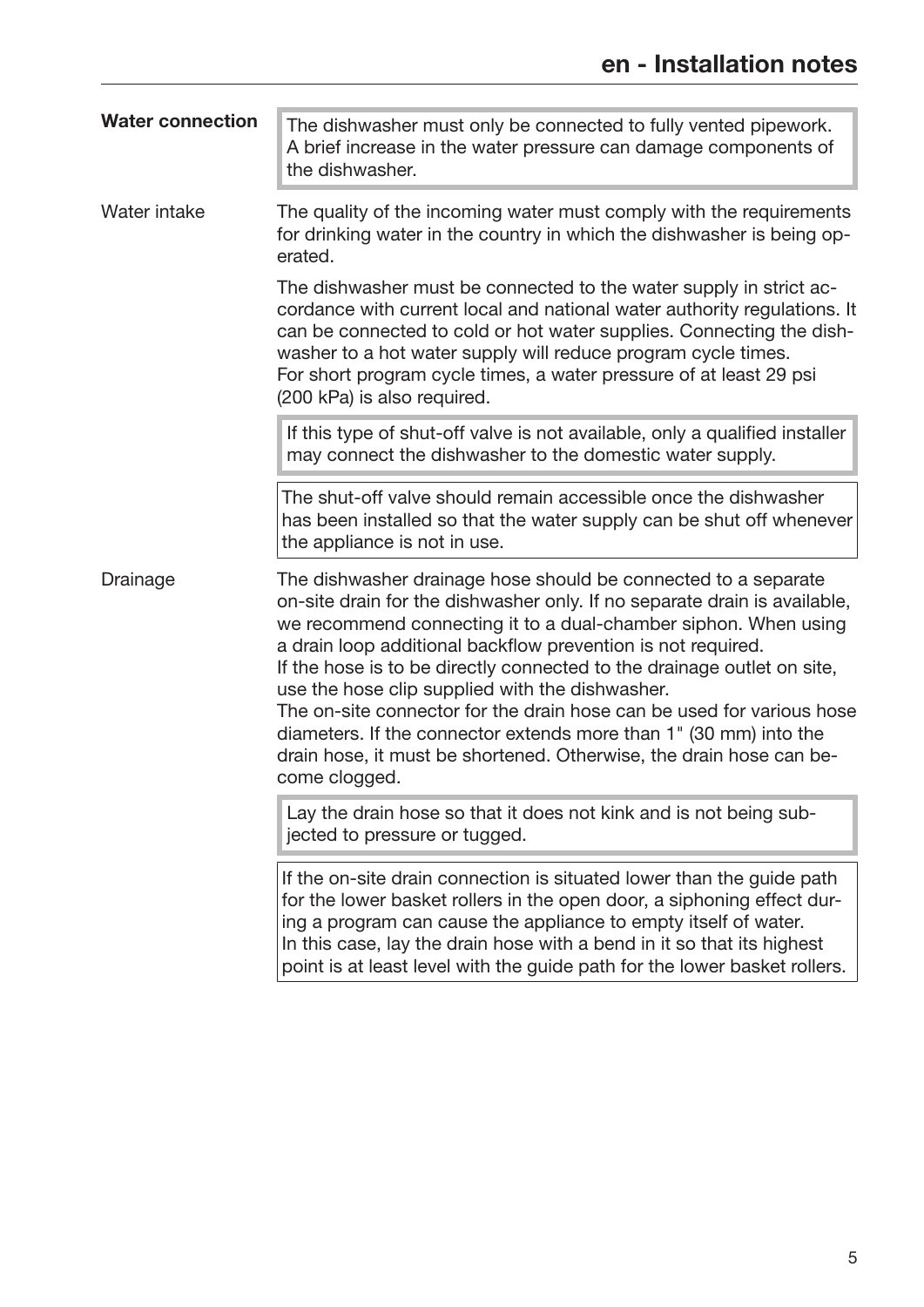#### <span id="page-5-0"></span>Undercounter appliance

PFD 101 U

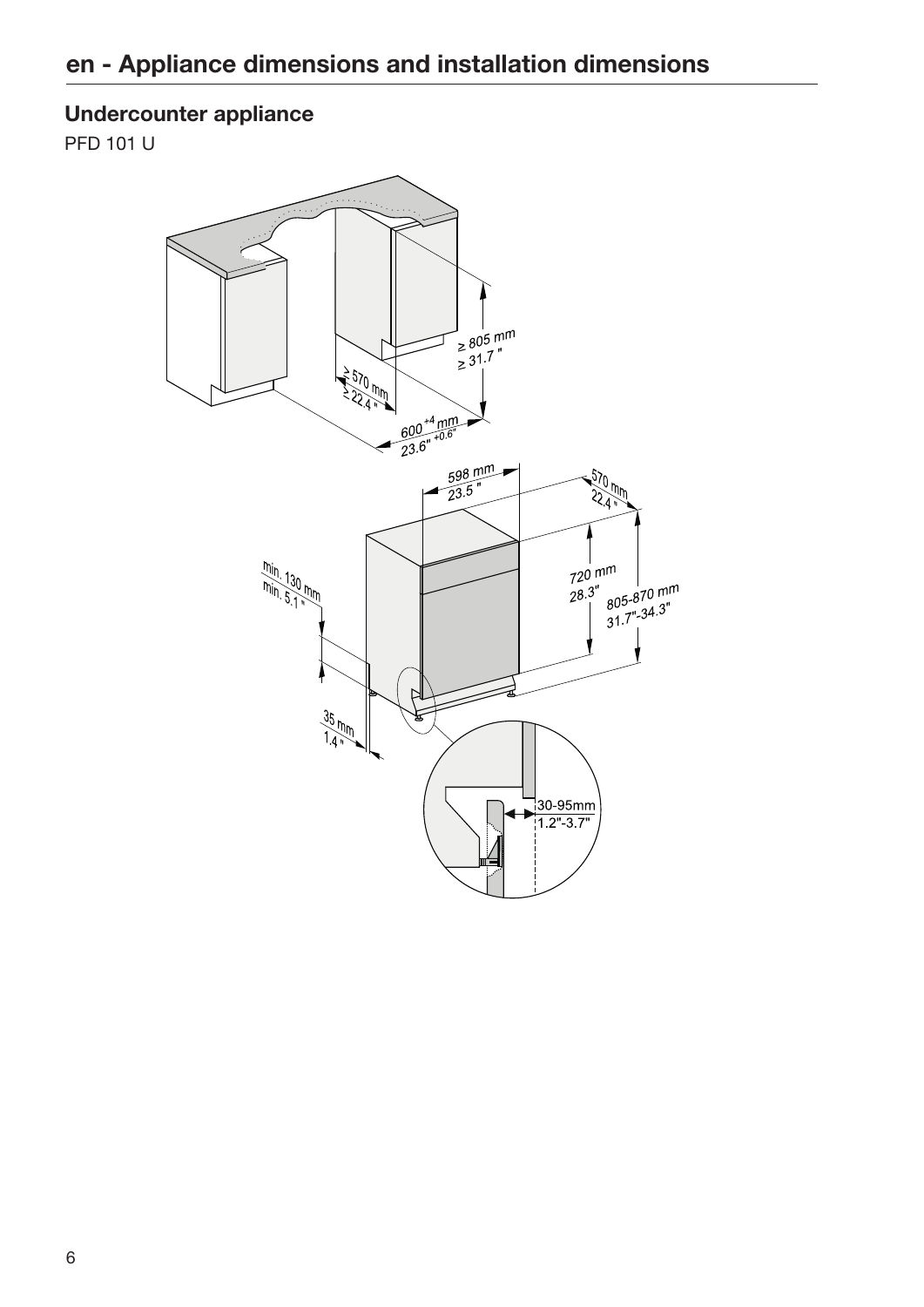#### <span id="page-6-0"></span>Built-in appliance

PFD 102 i



#### <span id="page-6-1"></span>Front panel dimensions

| Length    | $19.7 - 25.7$ "             | $500 - 654$ mm |
|-----------|-----------------------------|----------------|
| Thickness | $0.63^{\circ}-0.79^{\circ}$ | $16 - 20$ mm   |
| Weight    | $8.8 - 24.3$ lbs            | $4 - 11$ kg    |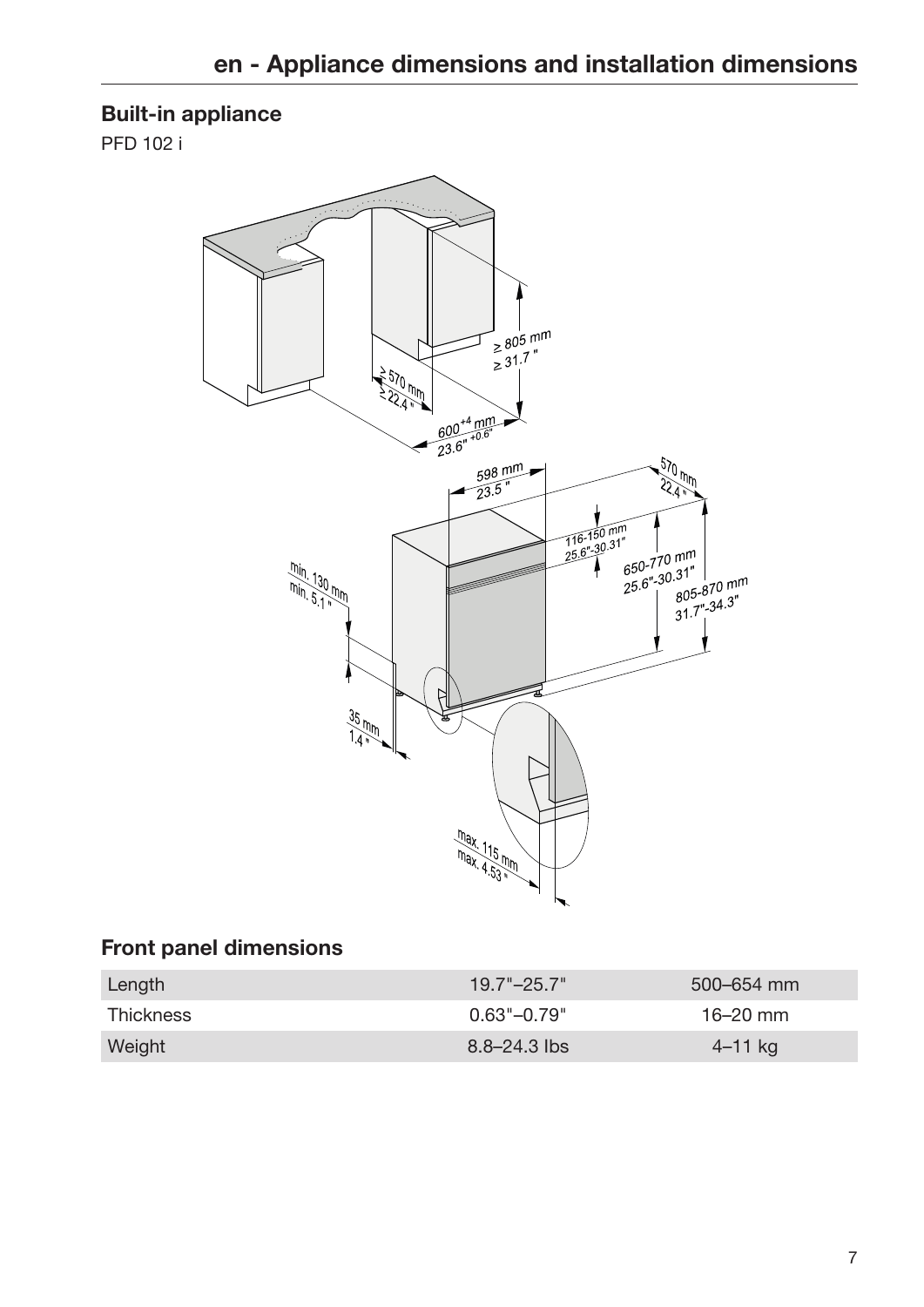#### <span id="page-7-0"></span>Fully integrated appliance PFD 104 SCVi



#### <span id="page-7-1"></span>Front panel dimensions

| Length    | $27.2^{\circ} - 31.9^{\circ}$ | 690-810 mm   |
|-----------|-------------------------------|--------------|
| Thickness | $0.63^{\circ} - 0.79^{\circ}$ | $16 - 20$ mm |
| Weight    | $11 - 26.5$ lbs               | $5 - 12$ kg  |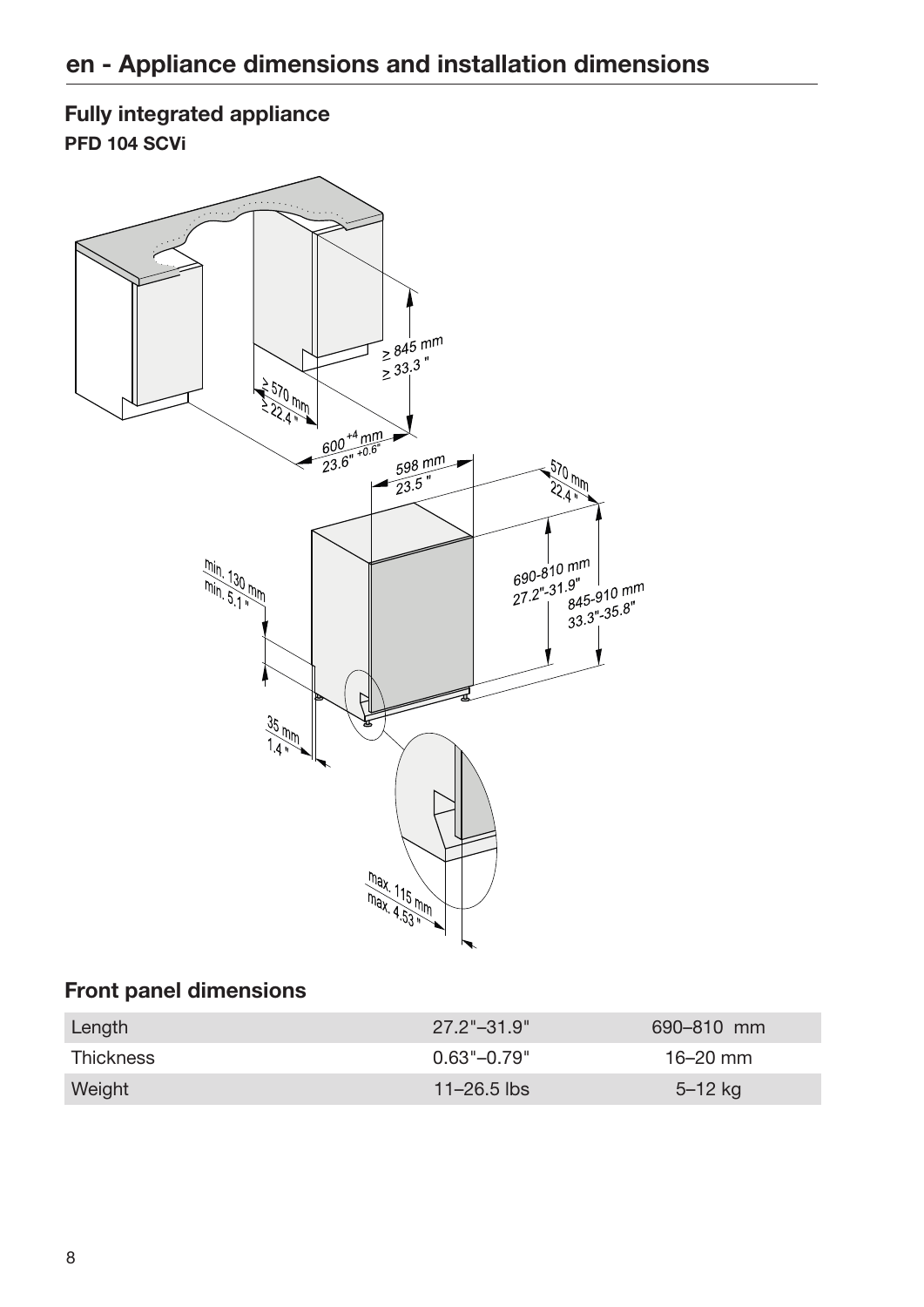#### <span id="page-8-0"></span>Connections on the back of the appliance



<span id="page-8-1"></span>On-site connections



- Electrical connection
- Equipotential bonding and grounding
- Waste water
- 4 Cold or hot water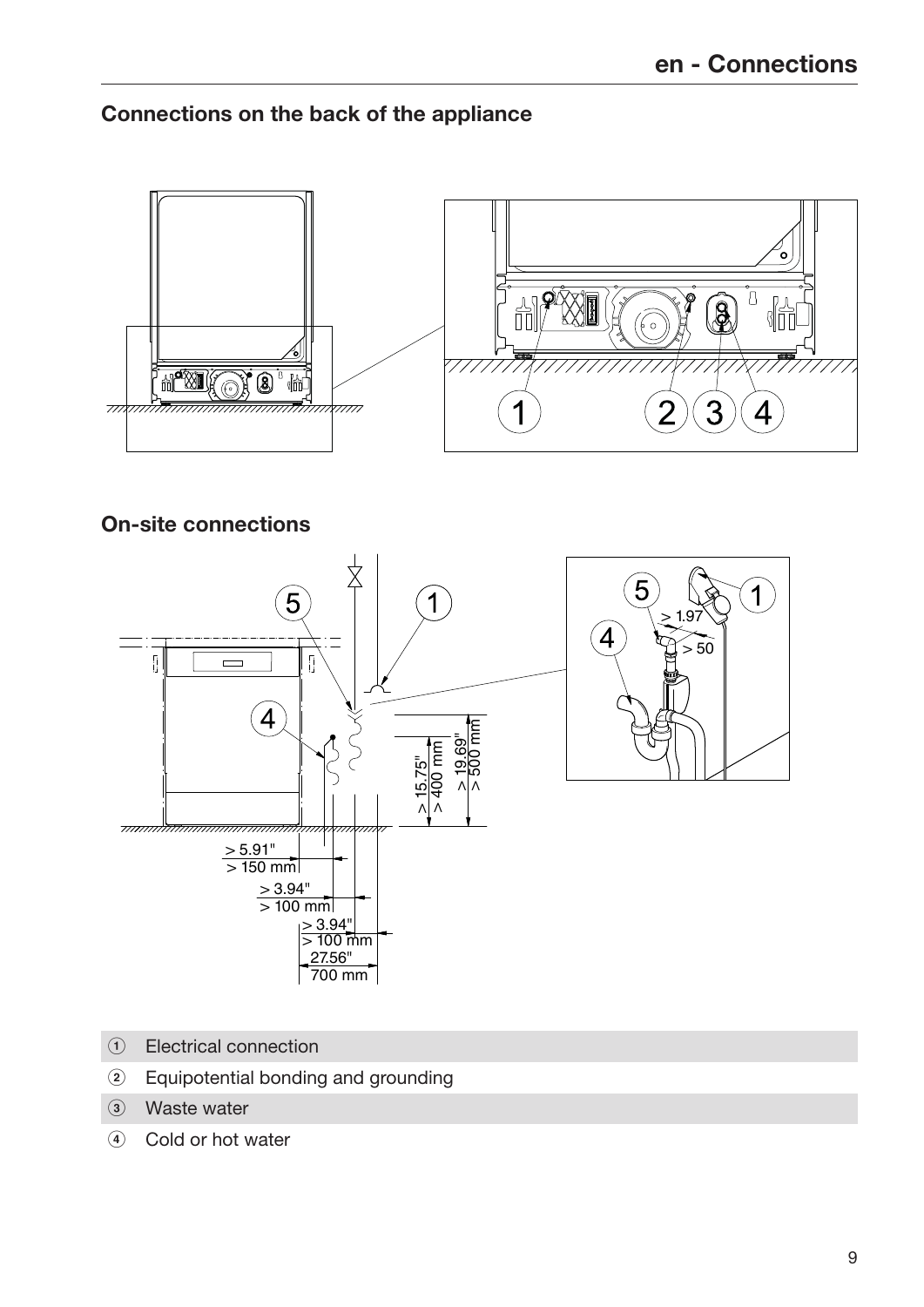## en - Technical details

<span id="page-9-0"></span>

| <b>Dimensions and weights</b> |  |  |
|-------------------------------|--|--|
|-------------------------------|--|--|

|                      |          | <b>PFD 101 U</b> | <b>PFD 102 i</b> | <b>PFD 104 Vi</b> |
|----------------------|----------|------------------|------------------|-------------------|
| Height               | [inches] | 31.7             | 31.7             | 33.3              |
|                      | [mm]     | 805              | 805              | 845               |
| Height adjustment    | [inches] | 2.56             | 2.56             | 2.56              |
|                      | [mm]     | 65               | 65               | 65                |
| Width                | [inches] | 23.5             | 23.5             | 23.5              |
|                      | [mm]     | 598              | 598              | 598               |
| Depth                | [inches] | 22.4             | 22.4             | 22.4              |
|                      | [mm]     | 570              | 570              | 570               |
| Depth with door open | [inches] | 45.9             | 45.9             | 47.4              |
|                      | [mm]     | 1165             | 1165             | 1205              |
| Max. toe-kick return | [inches] | 4.53             | 4.53             | 4.53              |
|                      | [mm]     | 115              | 115              | 115               |
| Weight               | [ibs]    | 97               | 92.6             | 112               |
|                      | [kg]     | 44               | 42               | 51                |
| Max. floor load      | [N]      | 1000             | 1000             | 1000              |

#### <span id="page-9-1"></span>Emission levels

|                                       |                       |      | <b>PFD 101 U PFD 102 i</b> | <b>PFD 104 Vi</b> |
|---------------------------------------|-----------------------|------|----------------------------|-------------------|
| Sound power level                     | [dB(A)]<br>re 1<br>pW | 48   | 48                         | 45                |
| Sound pressure level in the workplace | [dB(A)]               | 35.1 | 35.1                       | 31.4              |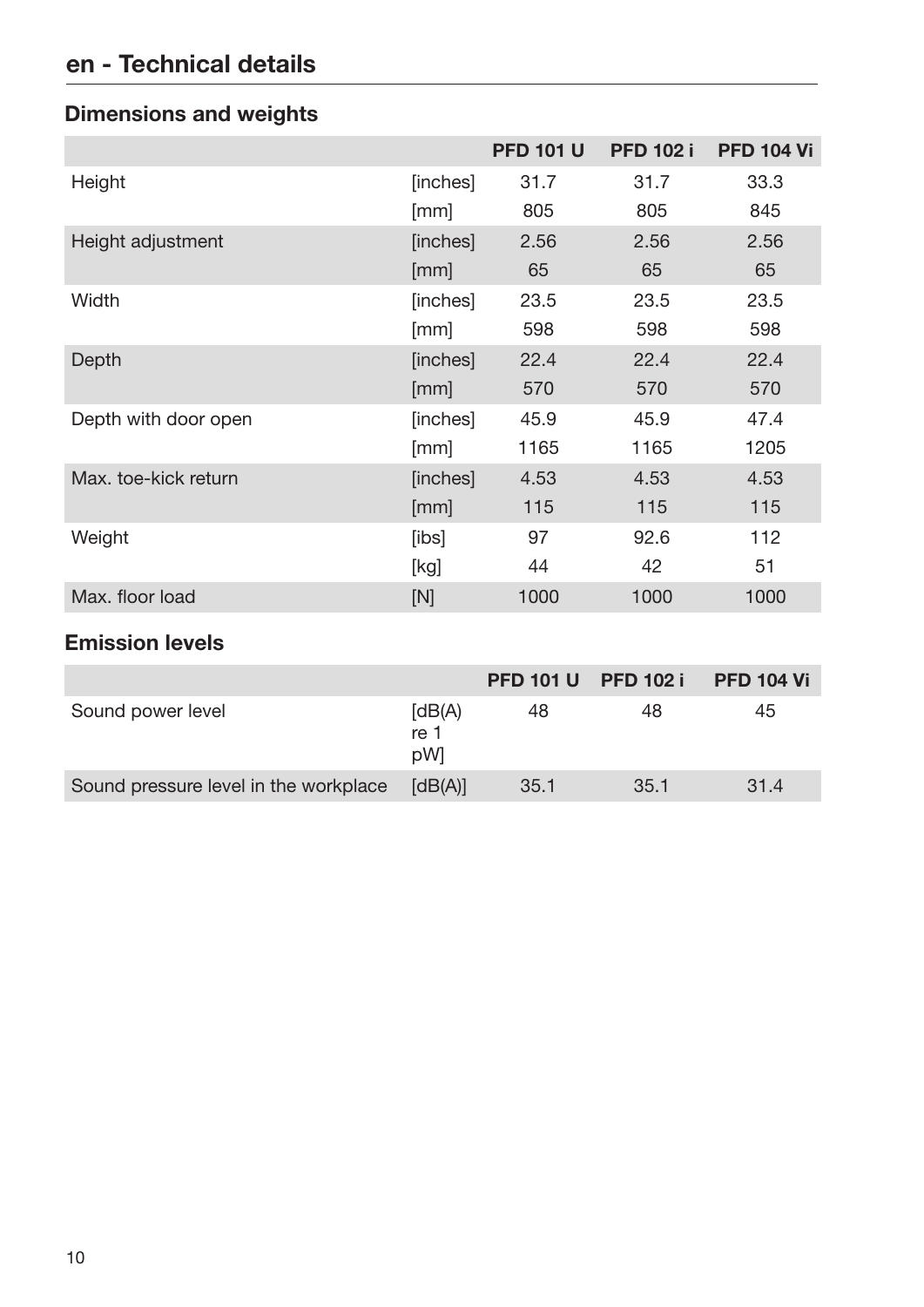#### <span id="page-10-0"></span>Electrical connection

#### Standard electrical connection

| Voltage                                 | <b>AC 120 V</b>            |                 |  |  |
|-----------------------------------------|----------------------------|-----------------|--|--|
| 60 Hz<br>Frequency                      |                            |                 |  |  |
| <b>Fuse rating</b><br>15A               |                            |                 |  |  |
| Plug                                    | 5-15P NEMA                 |                 |  |  |
| Power cord length                       | 5.6 ft/1.7 m               |                 |  |  |
| Power cord cross-section                | 3 x AWG14                  |                 |  |  |
| Heat output                             | 1.3 kW                     |                 |  |  |
| <b>Total rated load</b>                 | 1.4 kW                     |                 |  |  |
| Possible voltage variant                |                            |                 |  |  |
| PFD 102 i and PFD 104 SCVi only         |                            |                 |  |  |
| Voltage                                 | 2N AC 208-240 V            |                 |  |  |
| Frequency                               | 60 Hz                      |                 |  |  |
| Fuse rating                             |                            | $2 \times 30$ A |  |  |
| Plug                                    |                            | 14-30P NEMA     |  |  |
| Power cord length                       |                            | 5.6 ft/1.7 m    |  |  |
| Power cord cross-section                | 4 x AWG10                  |                 |  |  |
| Heat output                             | 3.5-3.8 kW                 |                 |  |  |
| <b>Total rated load</b>                 | $3.7 - 4$ kW               |                 |  |  |
| <b>Water intake</b>                     |                            |                 |  |  |
| Max. water temperature                  | 140 °F                     | 60 °C           |  |  |
| Max. water hardness                     | 66.5 mmol/l                |                 |  |  |
| Max. water hardness                     | 36 °dH                     |                 |  |  |
| Water connection pressure               | $5 - 1000$ kPa             |                 |  |  |
| On-site threaded connection (flat seal) | 3/4" Hose thread           |                 |  |  |
| Connection hose length                  | 1.5 <sub>m</sub><br>4.9 ft |                 |  |  |

<span id="page-10-1"></span>Connection hose extension \* 1.5 m

\* Optional accessory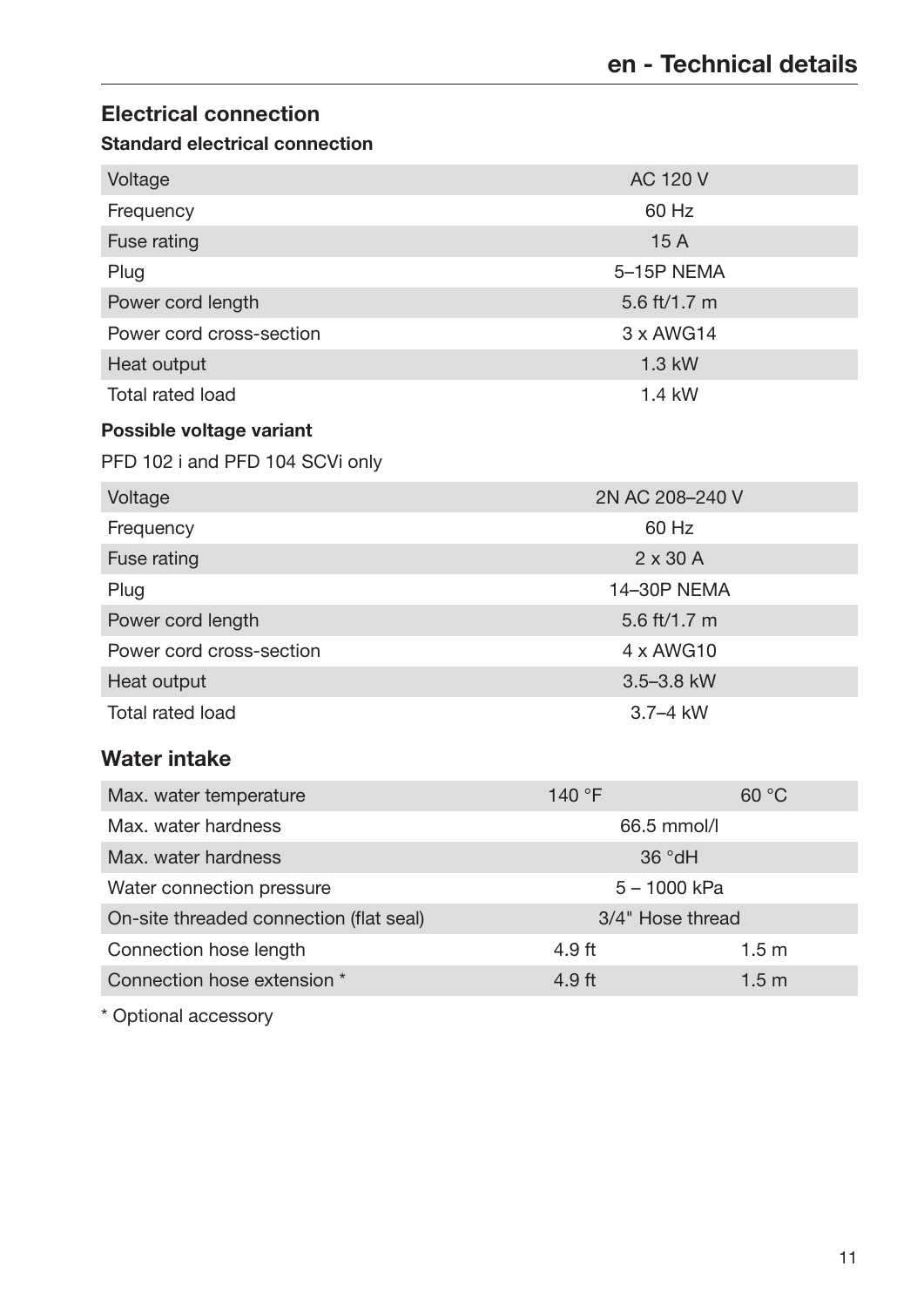## en - Technical details

### <span id="page-11-0"></span>**Drainage**

<span id="page-11-1"></span>

| Max. water temperature                                                                    | 180 °F               | 82 °C            |  |
|-------------------------------------------------------------------------------------------|----------------------|------------------|--|
| Drain hose length                                                                         | 4.9 ft               | 1.5 <sub>m</sub> |  |
| Max. drain hose length                                                                    | 13 <sub>ft</sub>     | 4 m              |  |
| Max. drain height                                                                         | $3.3$ ft             | 1 <sub>m</sub>   |  |
| Max, transient flow rate                                                                  | $10$ $l/min$         |                  |  |
| Hose inner diameter                                                                       | 0.87"                | $22 \text{ mm}$  |  |
| On-site hose sleeve ( $\varnothing$ x length)                                             | $0.87" \times 1.18"$ | 22 x 30 mm       |  |
| <b>Operating conditions</b>                                                               |                      |                  |  |
| Ambient temperature                                                                       | $+41 - +104$ °F      | $+5 - +40$ °C    |  |
| Relative humidity:<br>Up to 88 °F (31 °C), maximum<br>Linear decreasing to 104 °F (40 °C) | 80 %<br>50 %         |                  |  |
| Max. altitude above sea level up to                                                       | 13,123 ft            | 4,000 m          |  |
| <b>Storage and transportation conditions</b>                                              |                      |                  |  |
| Ambient temperature                                                                       | $-4 - +140$ °F       | $-20 - +60$ °C   |  |
| Relative humidity                                                                         | 10-85 %              |                  |  |
| Air pressure                                                                              | 500-1060 hPa         |                  |  |
| Min. site access dimensions including transport pallet                                    |                      |                  |  |
| Height                                                                                    | 38.2"                | 970 mm           |  |
| Width                                                                                     | 26.4"                | 670 mm           |  |

<span id="page-11-2"></span>Depth 26.4" 670 mm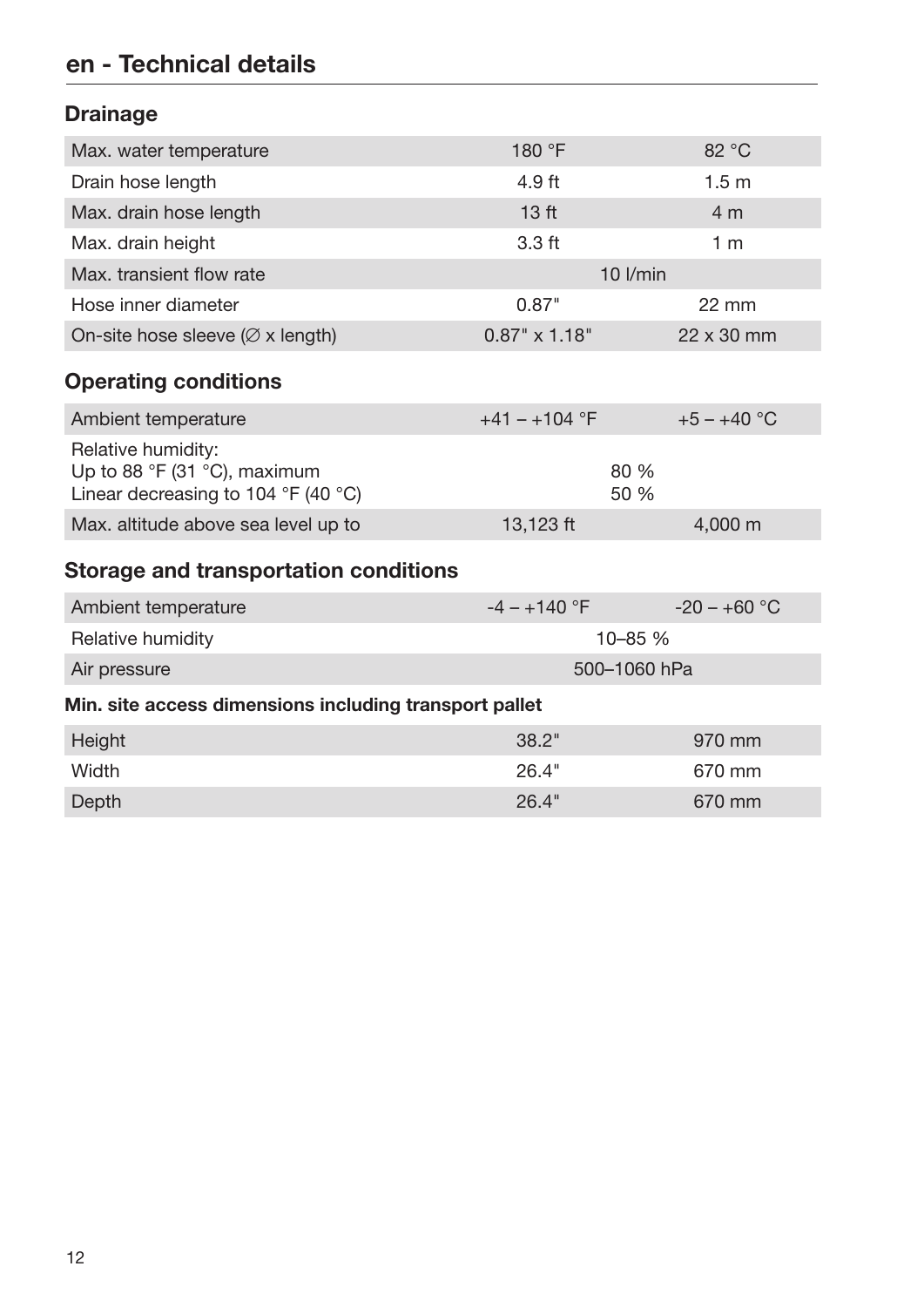<span id="page-12-0"></span>

| 14<br>15 |
|----------|
| 16<br>18 |
|          |
|          |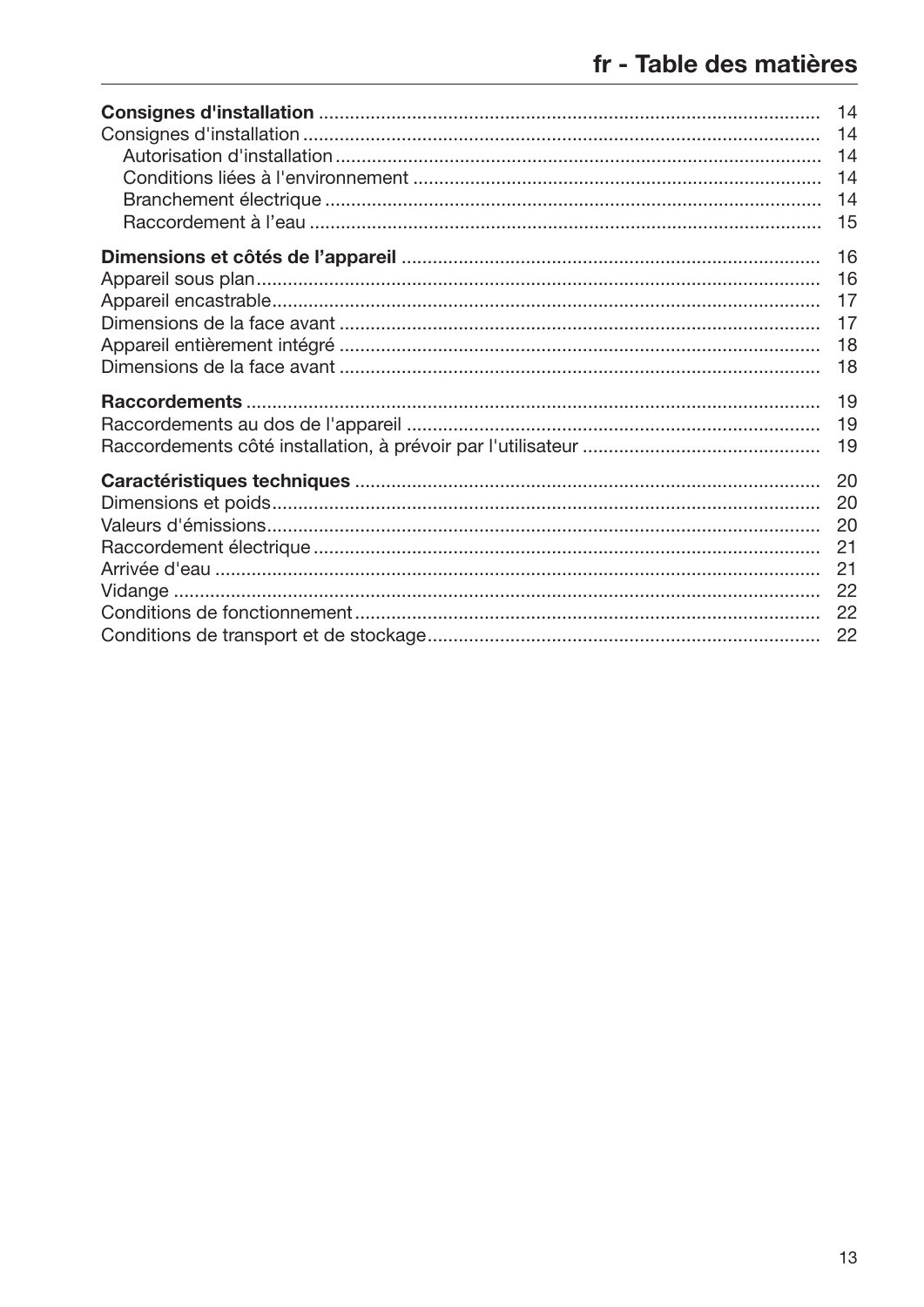<span id="page-13-3"></span><span id="page-13-2"></span><span id="page-13-1"></span><span id="page-13-0"></span>

|                                                                                           | <b>Consignes d'installation</b>                                                                                                                                                                                                                                                               |  |  |
|-------------------------------------------------------------------------------------------|-----------------------------------------------------------------------------------------------------------------------------------------------------------------------------------------------------------------------------------------------------------------------------------------------|--|--|
|                                                                                           | Pour une installation et une mise en service en toute sécurité du<br>lave-vaisselle, lisez le schéma d'installation, la documentation de<br>service, le schéma de montage et le mode d'emploi.                                                                                                |  |  |
|                                                                                           | Ce schéma d'installation décrit les dimensions de l'appareil, les don-<br>nées techniques et les conditions d'installation du lave-vaisselle re-<br>quises sur place.                                                                                                                         |  |  |
| <b>Autorisation</b><br>d'installation                                                     | Le lave-vaisselle ne doit être installé et mis en service que par le ser-<br>vice technique Miele, un revendeur agréé ou un technicien qualifié.                                                                                                                                              |  |  |
|                                                                                           | Les installations doivent être réalisées conformément à tous les<br>codes et règlements locaux.                                                                                                                                                                                               |  |  |
| <b>Conditions liées à</b><br>l'environnement                                              | Il peut se former de l'eau de condensation dans l'environnement im-<br>médiat du lave-vaisselle. Il est conseillé de n'installer que des<br>meubles pour applications professionnelles à proximité de l'appareil<br>afin de prévenir tout dommage causé par la condensation.                  |  |  |
| Film de protection<br>contre les buées<br>prévu pour les ap-<br>pareils en-<br>castrables | Le film de protection contre les buées fourni protège le plan de travail<br>des détériorations occasionnées par la vapeur d'eau susceptible de<br>s'échapper lors de l'ouverture de la porte. Collez le film de protection<br>contre les buées au-dessus de la porte sous le plan de travail. |  |  |
| <b>Branchement</b><br>électrique                                                          | Toutes les interventions concernant le raccordement électrique<br>doivent exclusivement être effectuées par le service technique Miele,<br>un revendeur agréé Miele ou un électricien qualifié.                                                                                               |  |  |
| Raccordement                                                                              | Branchez le lave-vaisselle de préférence via une prise de courant.                                                                                                                                                                                                                            |  |  |
| Raccordement fixe                                                                         | Si vous raccordez le lave-vaisselle par une connexion fixe, un disjonc-<br>teur approprié pour le circuit, conforme au code local, doit être utilisé.                                                                                                                                         |  |  |
|                                                                                           | La prise et l'interrupteur principal doivent rester accessibles après<br>l'installation. Un maintenance pourra ainsi être effectué sans pro-<br>blème.<br>Posez le câble d'alimentation en veillant à le protéger des influences<br>thermiques.                                               |  |  |
| Liaison équipoten-<br>tielle                                                              | Le lave-vaisselle doit être mise à la terre conformément au code local.                                                                                                                                                                                                                       |  |  |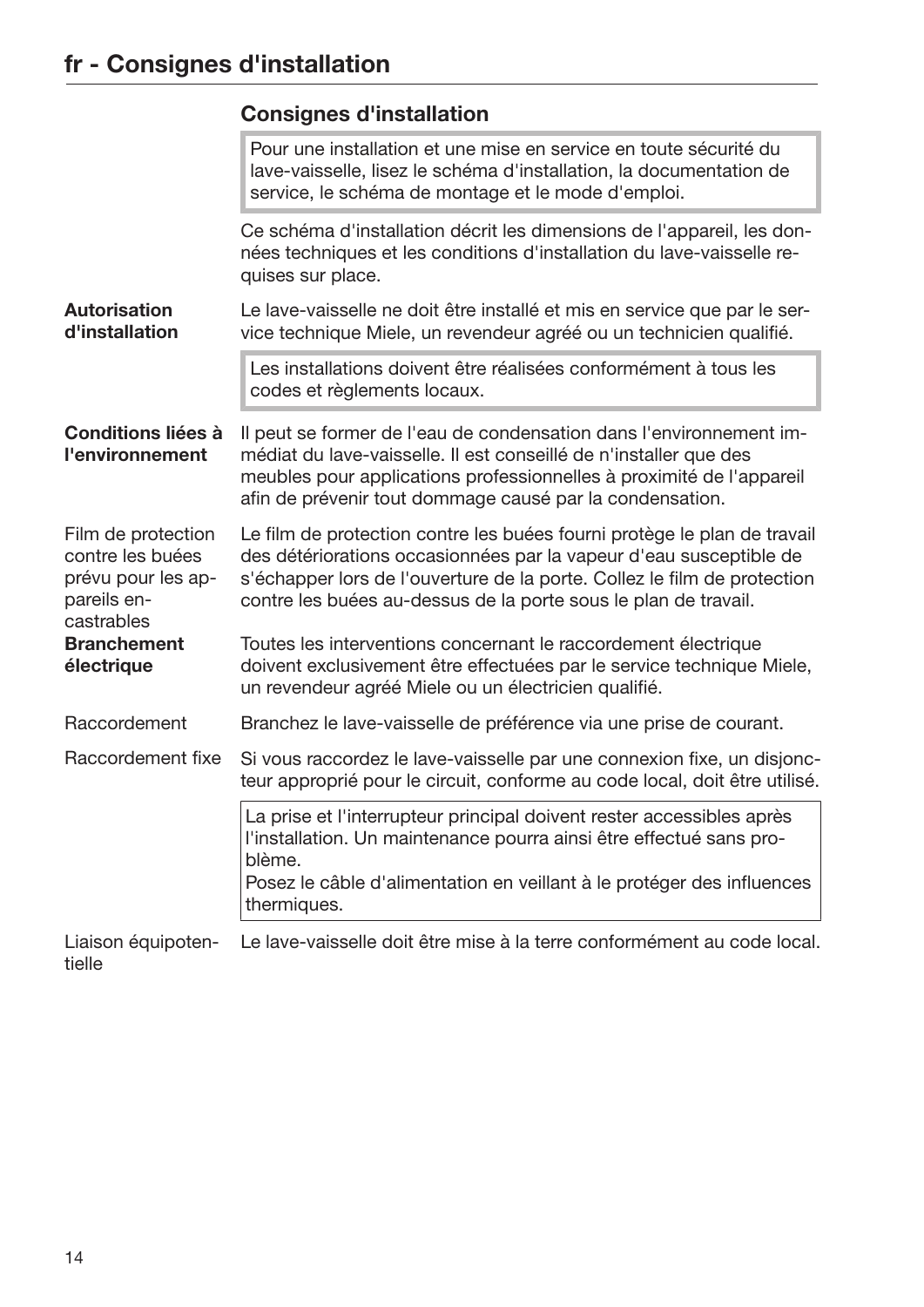<span id="page-14-0"></span>

| Raccordement à<br>l'eau | Ne raccordez le lave-vaisselle qu'à un réseau de tuyaux complète-<br>ment purgé.<br>Une pression brièvement plus élevée peut endommager des com-<br>posants du lave-vaisselle.                                                                                                                                                                                                                                                                                                                                                                                                                                                                                                                                                                                 |
|-------------------------|----------------------------------------------------------------------------------------------------------------------------------------------------------------------------------------------------------------------------------------------------------------------------------------------------------------------------------------------------------------------------------------------------------------------------------------------------------------------------------------------------------------------------------------------------------------------------------------------------------------------------------------------------------------------------------------------------------------------------------------------------------------|
| Arrivée d'eau           | La qualité de l'entrée d'eau doit correspondre aux spécifications de<br>l'eau potable du pays dans lequel le lave-vaisselle est en fonctionne-<br>ment.                                                                                                                                                                                                                                                                                                                                                                                                                                                                                                                                                                                                        |
|                         | Le raccordement du lave-vaisselle au réseau de distribution d'eau<br>doit être conforme aux dispositions en vigueur de la compagnie des<br>eaux. Il peut être raccordé à l'eau froide ou chaude. Le raccordement<br>à l'eau chaude réduit la durée d'exécution du programme.<br>Pour les programmes de courte durée, une pression d'alimentation en<br>eau d'au moins 200 kPa est également requise.                                                                                                                                                                                                                                                                                                                                                           |
|                         | Si vous ne disposez pas d'un robinet de ce type, faites raccorder le<br>lave-vaisselle au réseau d'eau potable par un installateur agréé.                                                                                                                                                                                                                                                                                                                                                                                                                                                                                                                                                                                                                      |
|                         | Le robinet d'arrêt doit être accessible après l'installation de l'ap-<br>pareil afin que l'entrée d'eau puisse être fermée en dehors de la pé-<br>riode d'utilisation.                                                                                                                                                                                                                                                                                                                                                                                                                                                                                                                                                                                         |
| Vidange                 | Le lave-vaisselle doit de préférence être raccordé à un dispositif de<br>vidange séparé. Si cela n'est pas possible, nous recommandons le<br>raccordement à un siphon à double-chambre. En cas d'utilisation<br>d'une boucle de drainage, il n'est pas nécessaire d'installer un dispo-<br>sitif anti-refoulement supplémentaire.<br>Pour le raccordement du tuyau au dispositif de vidange domestique,<br>utilisez le collier de serrage joint.<br>La tubulure de raccordement côté bâtiment pour le tuyau de vidange<br>est compatible avec différents diamètres de flexibles. Si le raccord<br>rentre plus que 30 mm (1") dans le tuyau, il doit être raccourci, sans<br>quoi le tuyau risque de s'obstruer. Sinon, le tuyau de vidange peut<br>s'obstruer. |
|                         | Posez le tuyau de vidange sans plis, et sans pression ni traction.                                                                                                                                                                                                                                                                                                                                                                                                                                                                                                                                                                                                                                                                                             |
|                         | Si le raccord domestique de vidange est placé plus bas que les dis-<br>positifs de guidage pour les roulettes du panier inférieur dans la<br>porte, la vidange doit être mise à l'air.<br>Dans ce cas, posez le tuyau de vidange dans un coude dont le point<br>le plus élevé se trouve au moins au niveau du système de guidage<br>pour les roulettes du panier inférieur.                                                                                                                                                                                                                                                                                                                                                                                    |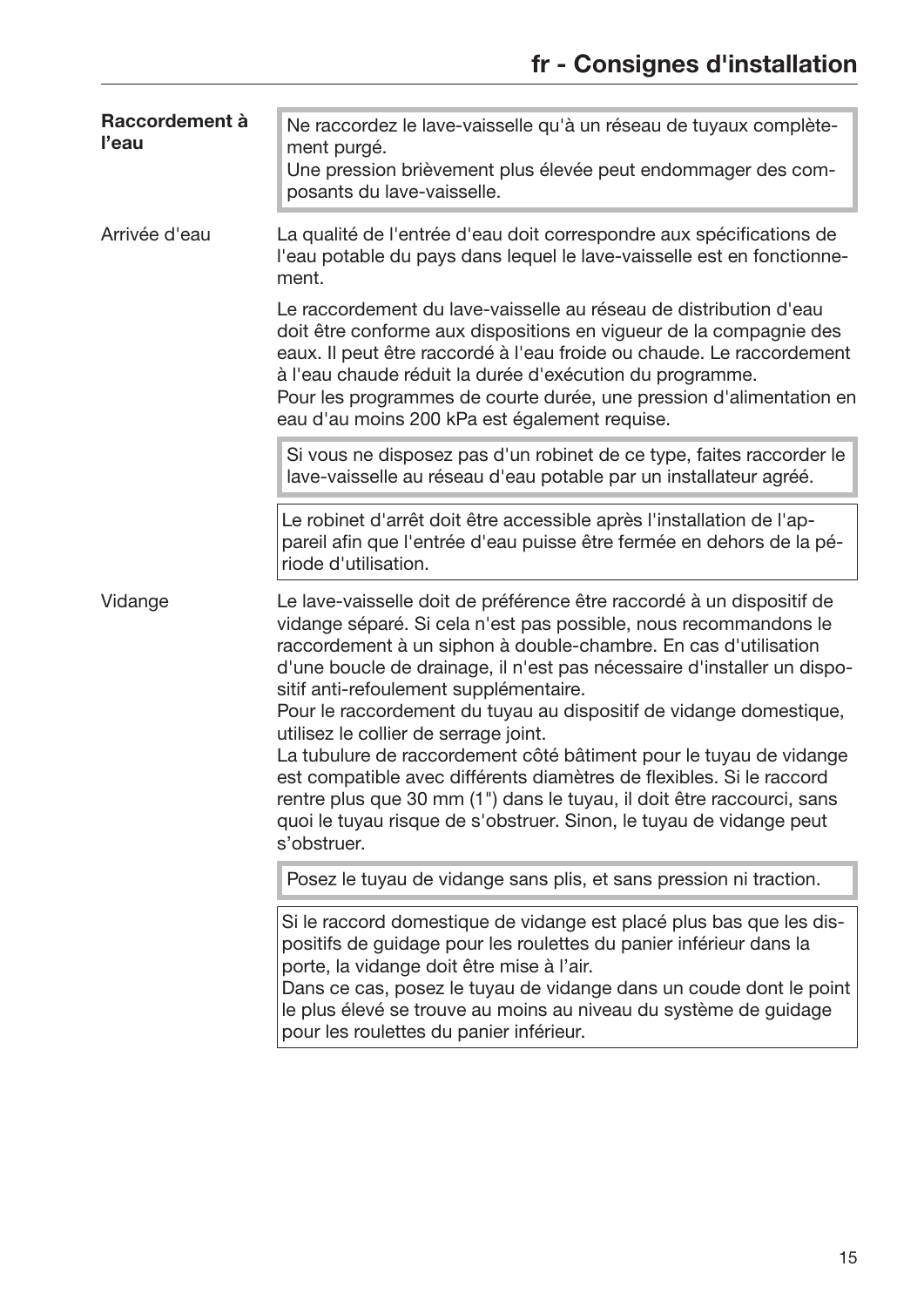#### <span id="page-15-0"></span>Appareil sous plan

PFD 101 U

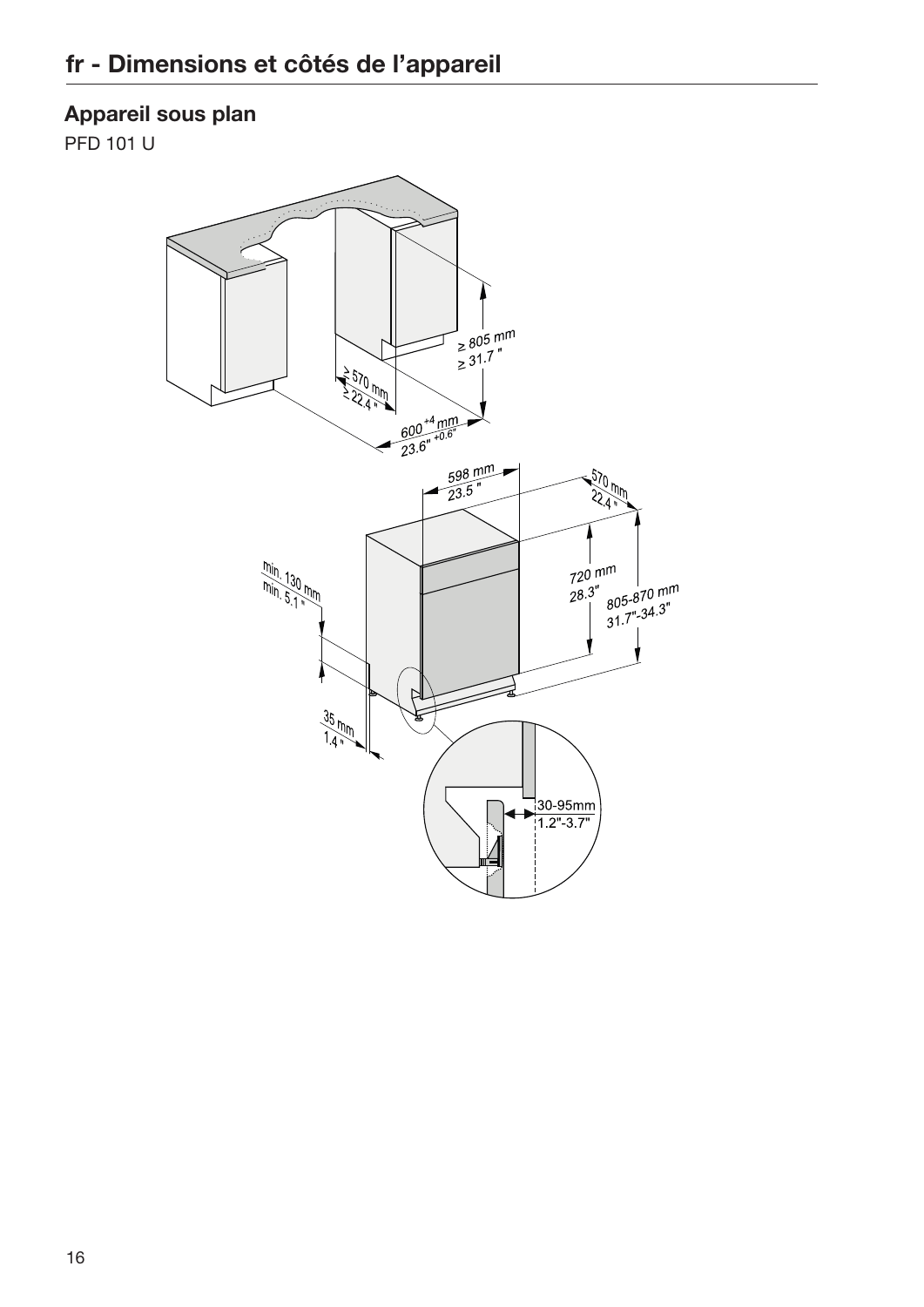#### <span id="page-16-0"></span>Appareil encastrable

PFD 102 i



#### <span id="page-16-1"></span>Dimensions de la face avant

| Longueur | 19.7–25.7 po.     | $500 - 654$ mm |
|----------|-------------------|----------------|
| Largeur  | $0.63 - 0.79$ po. | $16 - 20$ mm   |
| Poids    | $8.8 - 24.3$ lbs  | 4–11 kg        |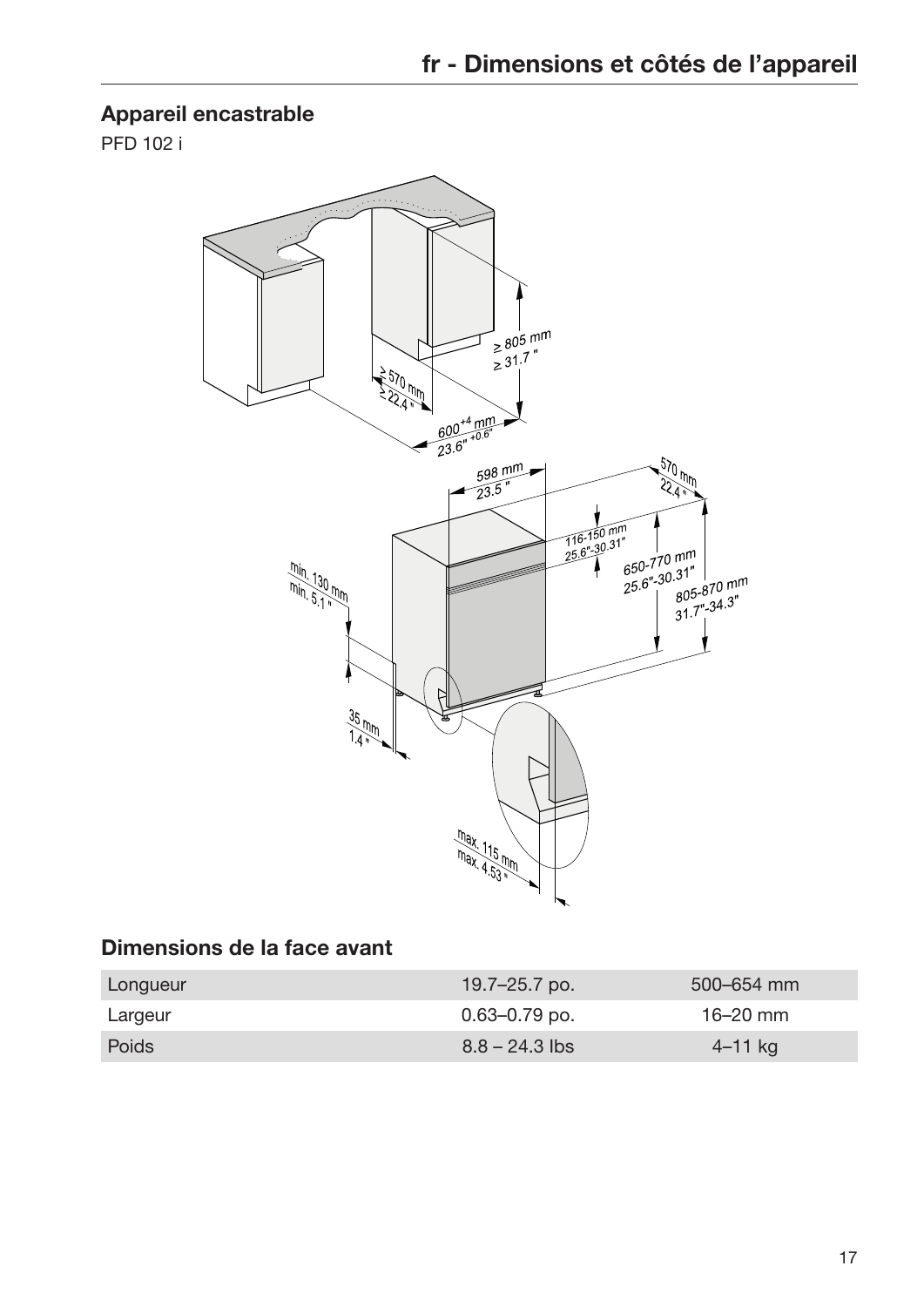<span id="page-17-0"></span>Appareil entièrement intégré PFD 104 SCVi



#### <span id="page-17-1"></span>Dimensions de la face avant

| Longueur     | $27.2 - 31.9$ po. | 690–810 mm   |
|--------------|-------------------|--------------|
| Largeur      | 0.63–0.79 po.     | $16 - 20$ mm |
| <b>Poids</b> | $11 - 26.5$ lbs   | $5 - 12$ kg  |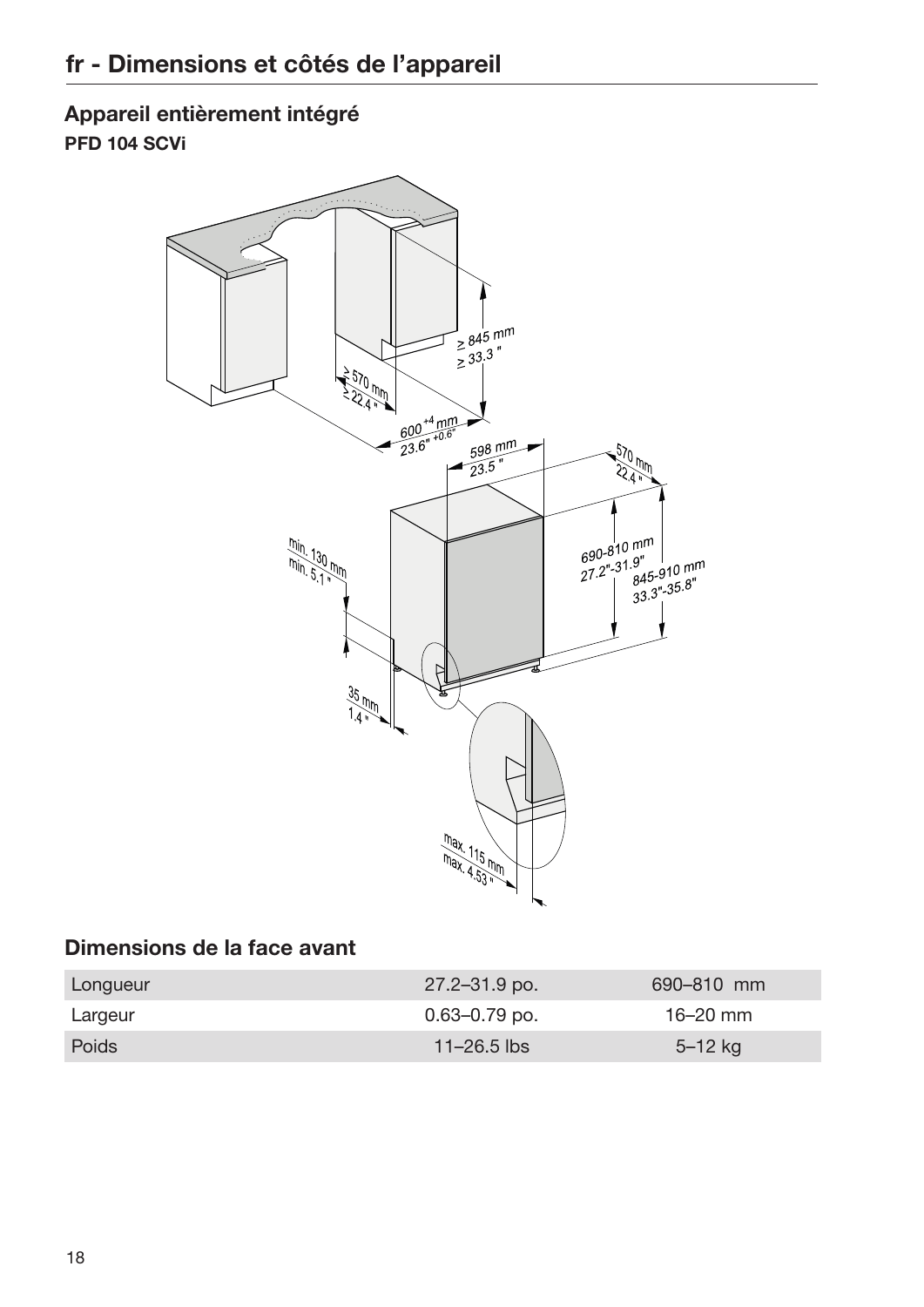<span id="page-18-0"></span>Raccordements au dos de l'appareil



<span id="page-18-1"></span>Raccordements côté installation, à prévoir par l'utilisateur



- Branchement électrique
- Liaison équipotentielle
- Eau de vidange
- Eau froide ou chaude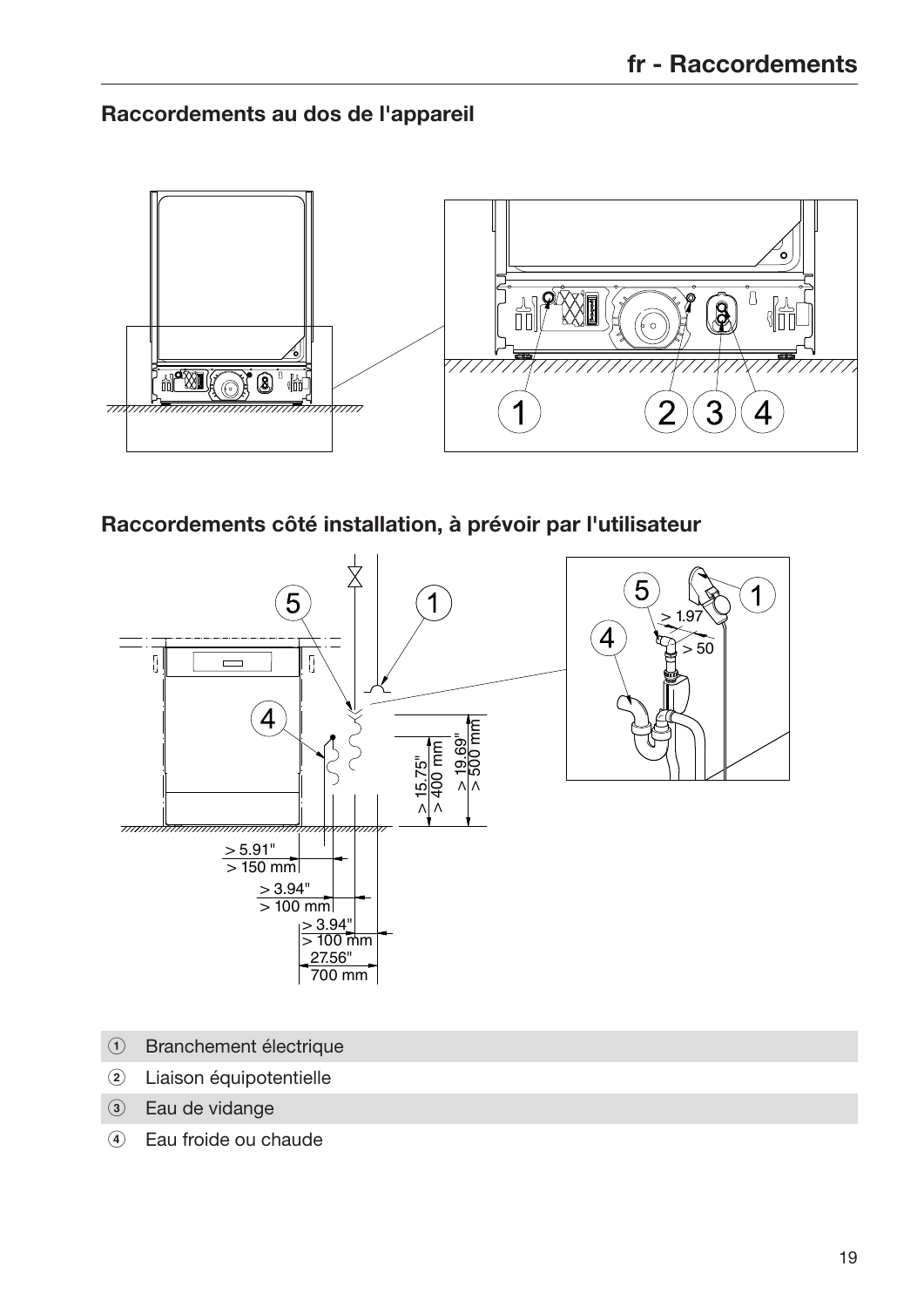## fr - Caractéristiques techniques

|                               |          | <b>PFD 101 U</b> | <b>PFD 102 i</b> | <b>PFD 104 Vi</b> |
|-------------------------------|----------|------------------|------------------|-------------------|
| Hauteur                       | [pouces] | 31.7             | 31.7             | 33.3              |
|                               | [mm]     | 805              | 805              | 845               |
| Réglage en hauteur            | [pouces] | 2.56             | 2.56             | 2.56              |
|                               | [mm]     | 65               | 65               | 65                |
| Largeur                       | [pouces] | 23.5             | 23.5             | 23.5              |
|                               | [mm]     | 598              | 598              | 598               |
| Profondeur                    | [pouces] | 22.4             | 22.4             | 22.4              |
|                               | [mm]     | 570              | 570              | 570               |
| Profondeur avec porte ouverte | [pouces] | 45.9             | 45.9             | 47.4              |
|                               | [mm]     | 1165             | 1165             | 1205              |
| Retrait du socle max.         | [pouces] | 4.53             | 4.53             | 4.53              |
|                               | [mm]     | 115              | 115              | 115               |
| Poids                         | [lbs]    | 97               | 92.6             | 112               |
|                               | [kg]     | 44               | 42               | 51                |
| Charge max. au sol            | [N]      | 1000             | 1000             | 1000              |

### <span id="page-19-0"></span>Dimensions et poids

### <span id="page-19-1"></span>Valeurs d'émissions

|                                             |                      | <b>PFD 101 U PFD 102 i</b> |      | <b>PFD 104 Vi</b> |
|---------------------------------------------|----------------------|----------------------------|------|-------------------|
| Niveau de puissance acoustique              | $[dB(A)$ re<br>1 pWl | 48                         | 48   | 45.               |
| Niveau pression acoustique au poste [dB(A)] |                      | 35.1                       | 35.1 | 31.4              |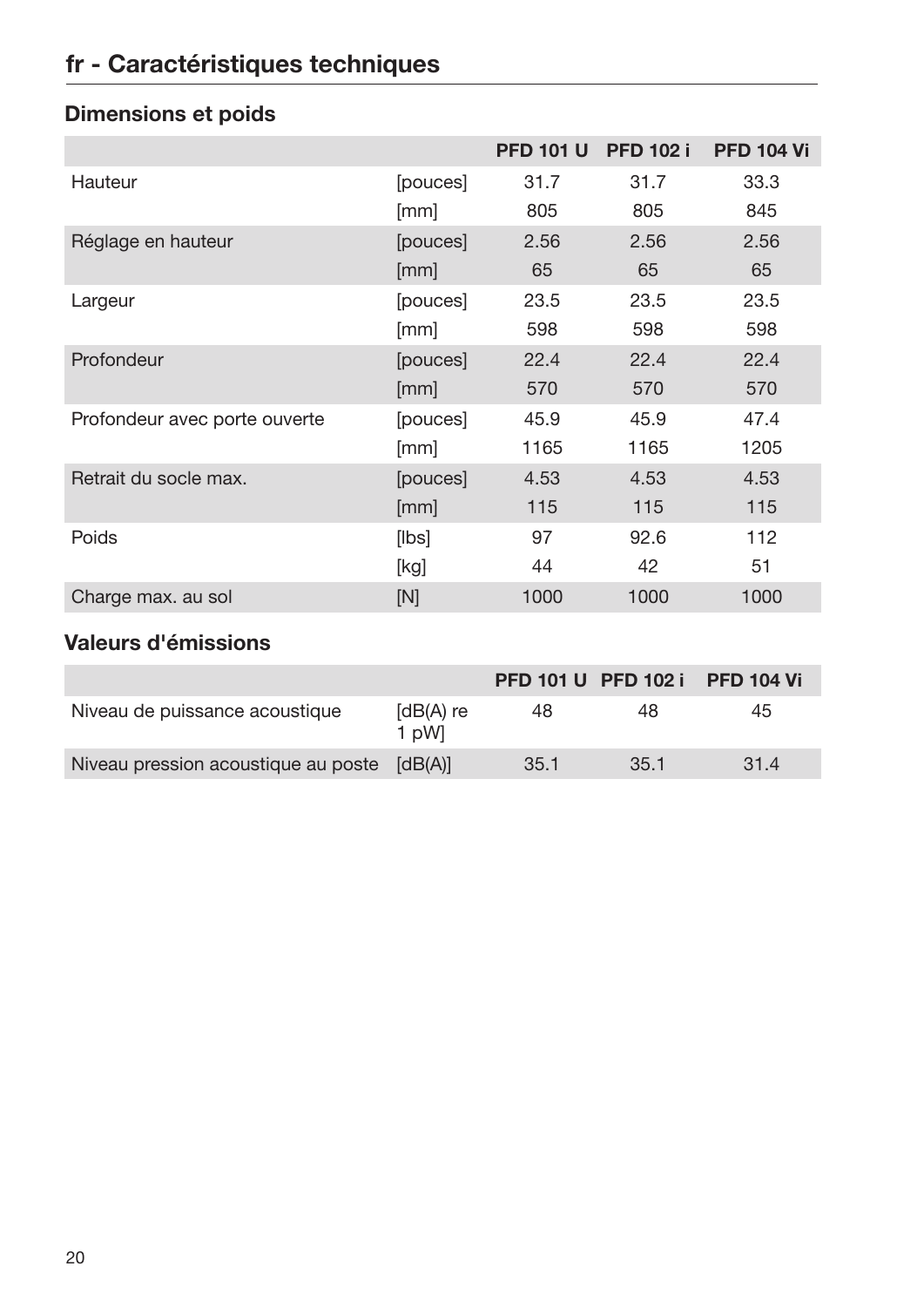### <span id="page-20-0"></span>Raccordement électrique

#### Raccordement électrique standard

| <b>Tension</b>                                               | <b>AC 120 V</b>           |                  |  |
|--------------------------------------------------------------|---------------------------|------------------|--|
| Fréquence                                                    | 60 Hz                     |                  |  |
| <b>Fusible</b>                                               | 15A                       |                  |  |
| Fiche                                                        | 5-15P NEMA                |                  |  |
| Longueur du câble d'alimentation                             | 5.6 pi./1.7 m             |                  |  |
| Diamètre du câble d'alimentation                             | 3 x AWG14                 |                  |  |
| Puissance de chauffe                                         | 1.3 kW                    |                  |  |
| Puissance de raccordement totale                             | 1.4 kW                    |                  |  |
| Variante de tension possible                                 |                           |                  |  |
| PFD 102 i and PFD 104 SCVi only                              |                           |                  |  |
| <b>Tension</b>                                               | 2N AC 208-240 V           |                  |  |
| Fréquence                                                    | 60 Hz                     |                  |  |
| <b>Fusible</b>                                               | $2 \times 30$ A           |                  |  |
| Fiche                                                        | 14-30P NEMA               |                  |  |
| Longueur du câble d'alimentation                             | 5.6 pi./1.7 m             |                  |  |
| Diamètre du câble d'alimentation                             | 4 x AWG10                 |                  |  |
| Puissance de chauffe                                         | 3.5-3.8 kW                |                  |  |
| Puissance de raccordement totale                             | 3.7-4 kW                  |                  |  |
| Arrivée d'eau                                                |                           |                  |  |
| Température de l'eau max.                                    | 140 °F                    | 60 °C            |  |
| Dureté d'eau max.                                            | 66.5 mmol/l               |                  |  |
| Dureté d'eau max.                                            | 36 °dH                    |                  |  |
| Pression de l'eau                                            | $5 - 1000$ kPa            |                  |  |
| Filetage de raccordement côté installation<br>(à joint plat) | 3/4 po. filetage du tuyau |                  |  |
| Longueur tuyau de raccordement                               | 4.9 pi.                   | 1.5 <sub>m</sub> |  |
| Rallonge du tuyau de raccordement *                          | 4.9 pi.                   | 1.5 <sub>m</sub> |  |
|                                                              |                           |                  |  |

<span id="page-20-1"></span>\* Accessoires en option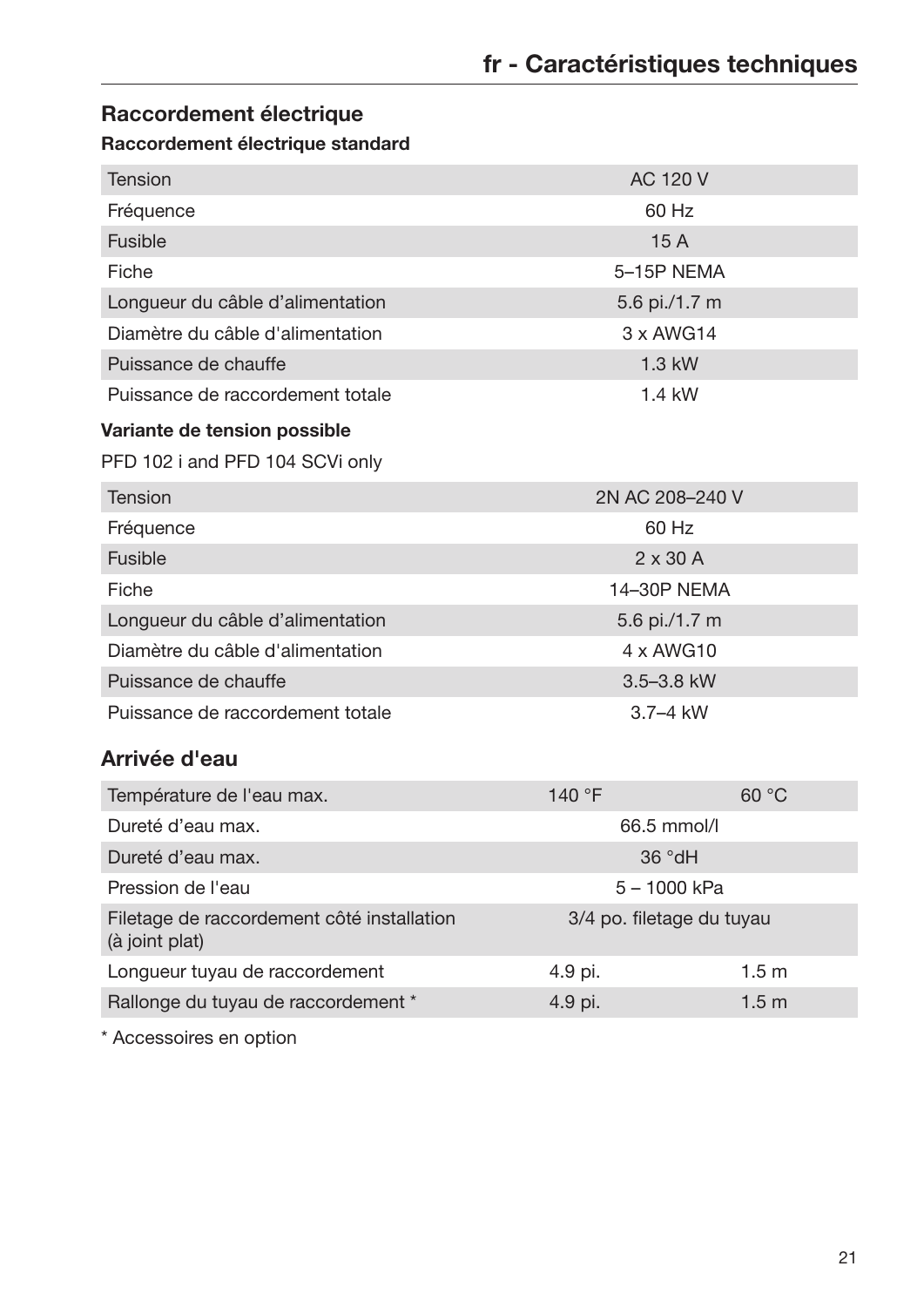## fr - Caractéristiques techniques

<span id="page-21-0"></span>

|  | Vidange |
|--|---------|
|--|---------|

<span id="page-21-2"></span><span id="page-21-1"></span>

| Température de l'eau max.                                                                                 | 180 °F                 | 82 °C             |  |  |
|-----------------------------------------------------------------------------------------------------------|------------------------|-------------------|--|--|
| Longueur du tuyau de vidange                                                                              | 4.9 pi.                | 1.5 <sub>m</sub>  |  |  |
| Longueur du tuyau de vidange max.                                                                         | 13 pi.                 | 4 <sub>m</sub>    |  |  |
| Hauteur de refoulement max.                                                                               | 3.3 pi.                | 1 <sub>m</sub>    |  |  |
| Débit volumétrique temporaire max.                                                                        | $10$ I/min             |                   |  |  |
| Tuyaux de diamètre intérieur                                                                              | 0.87 po.               | $22 \, \text{mm}$ |  |  |
| Embout à olive à prévoir par l'utilisateur<br>$(\emptyset$ x longueur)                                    | $0.87 \times 1.18$ po. | 22 x 30 mm        |  |  |
| <b>Conditions de fonctionnement</b>                                                                       |                        |                   |  |  |
| Température ambiante                                                                                      | $+41 - +104$ °F        | $+5 - +40$ °C     |  |  |
| Humidité de l'air relative<br>maximale jusqu'à 88 °F (31 °C)<br>Décroissance linéaire jusqu'à 104 (40 °C) | 80 %<br>50 %           |                   |  |  |
| Altitude au-dessus du niveau de la mer<br>jusqu'à max.                                                    | 13123 pi.              | 4000 m            |  |  |
| Conditions de transport et de stockage                                                                    |                        |                   |  |  |
| Température ambiante                                                                                      | $-4 - +140$ °F         | $-20 - +60$ °C    |  |  |
| Humidité relative de l'air                                                                                | 10-85 %                |                   |  |  |
| Pression d'air                                                                                            | 500-1060 hPa           |                   |  |  |
| Dimensions pour le transport y compris palette de transport min.                                          |                        |                   |  |  |
| <b>Hauteur</b>                                                                                            | 38.2 po.               | 970 mm            |  |  |
| Largeur                                                                                                   | 26.4 po.               | 670 mm            |  |  |
| Profondeur                                                                                                | 26.4 po.               | 670 mm            |  |  |
|                                                                                                           |                        |                   |  |  |